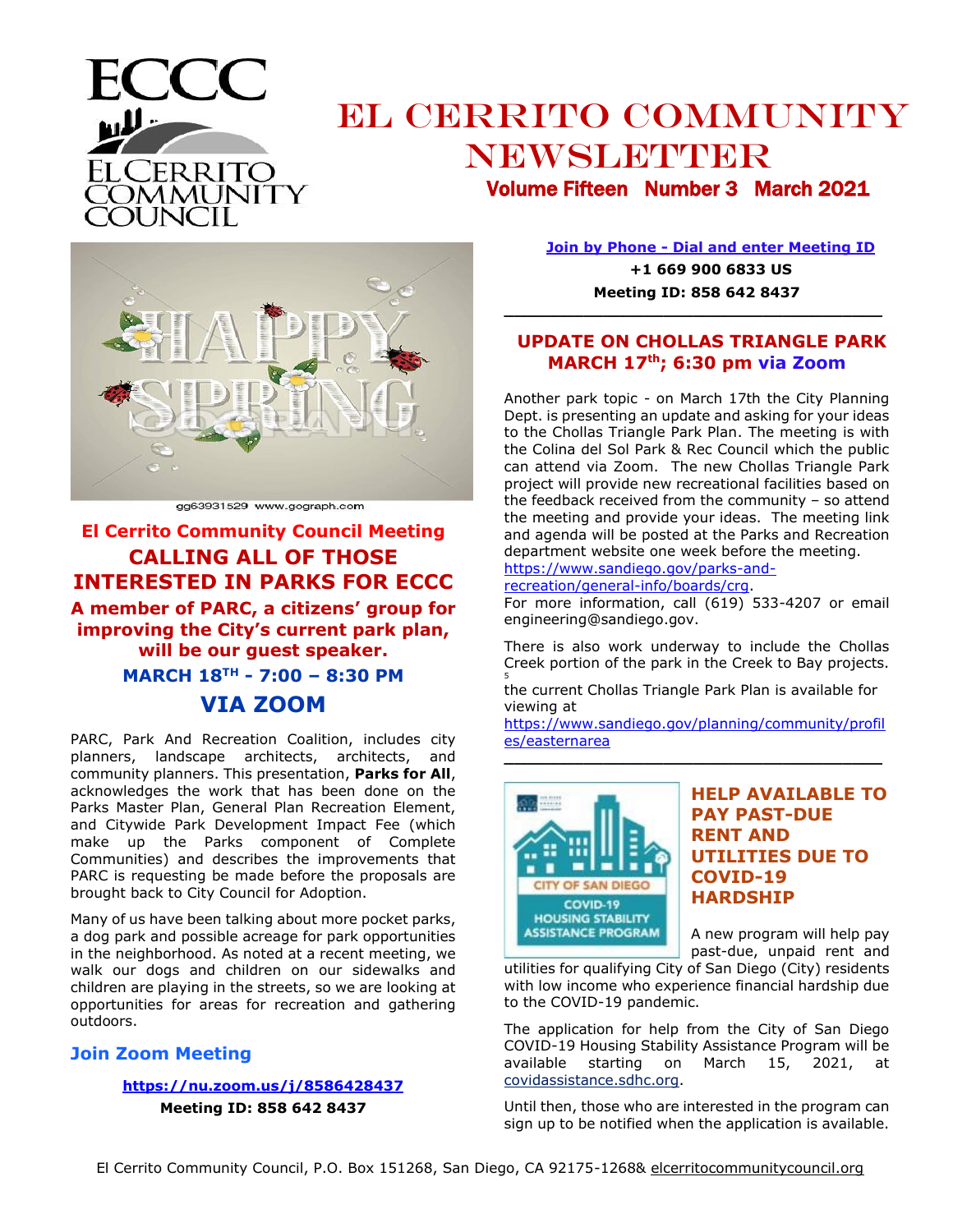To sign up for this interest list, [click here](https://urldefense.proofpoint.com/v2/url?u=https-3A__covidapplication.sdhc.org_Subscriptions_Create&d=DwMGaQ&c=qwHaVVscXk_NBWd7DQFk0g&r=osAqryNFDy-26en7RVEJbA&m=DNQUjewJ94-CBmXz7cQ4hh1QZhLpNTiSUoSpAmzz9LY&s=Ls3CL4MBF1ttQP-PAp5Pyn4x9DamzPkwGP_IPgY54N8&e=) (Please use Chrome, Safari, Firefox or Microsoft Edge web browsers to access the interest list or program application.)

Please use Chrome, Safari, Firefox or Microsoft Edge web browsers to access the program application.

For questions or help with the application, call 619-535-6921 or contact one of these communitybased organizations:

Casa Familiar <https://www.casafamiliar.org/> (619) 333-6824

Chicano Federation <https://www.chicanofederation.org/> (619) 285-5600 x 802

ElderHelp of San Diego <https://www.elderhelpofsandiego.org/> (858) 380-5341

Logan Heights Community Development Corporation <https://www.loganheightscdc.org/> (619) 858-0563

The San Diego LGBT Community Center <https://thecentersd.org/> (619) 692-2077

Serving Seniors <https://servingseniors.org/> (619) 235-6572

Union of Pan Asian Communities <http://www.upacsd.com/> (619) 255-7644

Urban League of San Diego County <https://www.sdul.org/> (619) 266-6256

For more information about the program, please see the informational flyer available in [English](https://www.sdhc.org/wp-content/uploads/2021/03/HSAP-Details-Flyer.pdf) & [Spanish.](https://www.sdhc.org/wp-content/uploads/2021/03/HSAP-Details-Flyer_Spanish.pdf)

The [San Diego Housing Commission](http://www.sdhc.org/) administers the COVID-19 Housing Stability Assistance Program for the City of San Diego.



#### **SAN DIEGO PUBLIC LIBRARY SURVEY**

The San Diego Public Library and San Diego Public Library Foundation are developing a new master plan and they have a survey to collect feedback from community. I wanted to make sure you all received it. **The survey is open through April 17** and is available in Chinese, Arabic, Farsi, Vietnamese, Tagalog, Spanish, and English.

**[Click here to view the](https://surveyhero.com/c/sdpl) survey.** If people want a paper survey or need help completing the survey, they can contact [office@supportmylibrary.org](mailto:office@supportmylibrary.org) or call 619- 236-5849

You can also sign up for updates on the master plan process **[here](https://supportmylibrary.org/master-plan/)**. The site has additional background information as well. In addition to the survey, they want to hold community meetings as well. The master plan hasn't been updated since 2002 so they want to get as much feedback as possible! Feel free to share it with all.

#### **ADD A SEPARATE UNIT TO YOUR HOME - ACCESSORY DWELLING UNITS**

**\_\_\_\_\_\_\_\_\_\_\_\_\_\_\_\_\_\_\_\_\_\_\_\_\_\_\_\_\_\_\_\_\_\_\_\_\_**

Accessory Dwelling Units (ADUs), detached or attached, living structures built on residential lots that provide independent living space for family members or renters was the topic of last month's meeting, presented by Sean Canning owner and principal architect of TEN SEVENTY ARCHITECTURE, [https://www.tenseventyarchitecture.com/.](https://www.tenseventyarchitecture.com/)These units shall not be used for rental terms less than 31 consecutive days, so not for short term rentals.

If you would like to listen to the meeting, please go to [https://www.elcerritocommunitycouncil.org](https://www.tenseventyarchitecture.com/) - the link information is on the front page.

**\_\_\_\_\_\_\_\_\_\_\_\_\_\_\_\_\_\_\_\_\_\_\_\_\_\_\_\_\_\_\_\_\_\_\_\_\_**

#### **ECCC PROBLEMS WITH HOMELESS CAMPING ON EL CAJON BLVD**

Union Bank has moved out of its building at 6010 El Cajon Blvd and a struggle to keep the property from becoming a homeless encampment, along with a vacant building across the street at 5987 is taking place. Resident neighbors to the sites have been vigilant for about 2 weeks now with the help of College Area Business District, the SDPD Homeless Outreach Team (HOT) and Terry Hoskins, ECCC Community Relations Officer.

Unfortunately, each time the Police visit, get people to vacate the lot and leave, the homeless return. It's a loop-around problem.

According to a community member, one moves in, then others join, and then it becomes a community growth with transients living in vehicles like some that wanted to take over the 5987 El Cajon Blvd property. The owners of that lot are also making calls to get those individuals removed. They do not want the homeless taking over their vacant property, they are hoping to rent it out soon.

El Cerrito Community Council, P.O. Box 151268, San Diego, CA 92175 & elcerritocommunitycouncil@gmail.com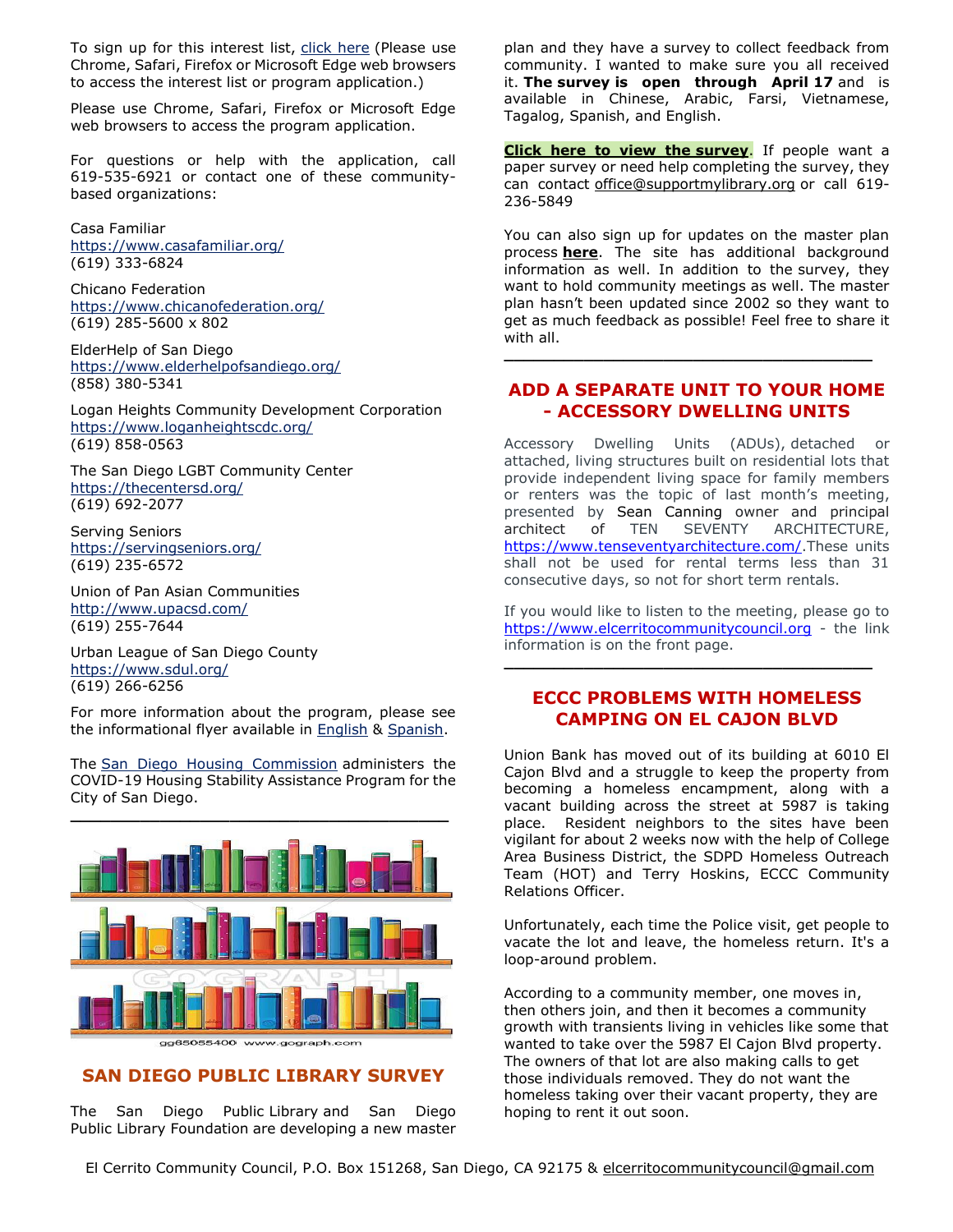In what has become a cycle for the past two weeks, SDPD clears the lot, but the homeless return later or the next day.

Union Bank has been contacted about posting No Trespassing Signs and having a letter of agency with SDPD to allow them to take action on the property.

The homeless are leaving behind belongings and carts each time they clear out.

Neighbors' suggestions to secure the site include: 1) Fence off the property completely, to avoid invaders

2) Block the parking lot entrances with chains to avoid vehicles driving in

3) A letter of agency with the SDPD so these people can be evicted with just a phone call from nearby residents

4) The Union Bank needs to hire a Security Patrolling agency to monitor and patrol the lot until they decide what to do with it.

There is also a suggestion for Environmental Services to clean up the junk and trash from the location because so much is left behind after every eviction.

During our January meeting, there were comments regarding homeless encampments in the area. If you are noticing problems, the list above could work. At the very least have the property owner get a Letter of Agency with the SDPD.

The Letter of Agency and other documents are available online at **[https://www.sandiego.gov/sites/default/files/](https://www.sandiego.gov/sites/default/files/legacy/police/pdf/letterofagency.pdf) [legacy/police/pdf/letterofagency.pdf](https://www.sandiego.gov/sites/default/files/legacy/police/pdf/letterofagency.pdf) [and](https://www.sandiego.gov/sites/default/files/legacy/police/pdf/letterofagency.pdf)  [https://www.sandiego.gov/police/forms/forms](https://www.sandiego.gov/police/forms/formshelp) [help.](https://www.sandiego.gov/police/forms/formshelp)**

If you do not have a Get It Done App on your phone, you can report a **non-emergency** situation online at **[https://www.sandiego.gov/police/crimereports](https://www.sandiego.gov/police/crimereports/startaccess) /startaccess** o**[r call 619-531-2000.](https://www.sandiego.gov/police/crimereports/startaccess)**

### *Come By & Enjoy Yourselves! Families Welcome!*



**5540 El Cajon Blvd – NOW OPEN FOR PICK UP, PATIO AND IN-DOOR DINING**

# Your El Cerrito Realtor

**As Your Neighbor With** 

**18 Years Experience, I'll** 

**Get You The Best Price!** 

**Stephen Seus** 619-818-3526 StephenBSeus@gmail.com www.SteveSeus.com DRE# 01416127







PAY ONLY 3.50% **TOTAL COMMISSION. INCLUDES FULL SERVICE! NO HIDDEN FEES, NO HASSLE. SAVE THOUSANDS. RE/MAX Outstanding Agents Outstanding Results®** 

WHY PAY 6% COMMISSION TO SELL?

Experience. Integrity. Results. ● 5-STAR Reviews ● DRE#01388372

#### **JOHN & MELISSA STEELE** Realtors with Big Block Realty BRE#01885775 | CalBRE# 01950588 & 01951324

TOP 1% OF SAN DIEGO REALTORS



9-887-4429